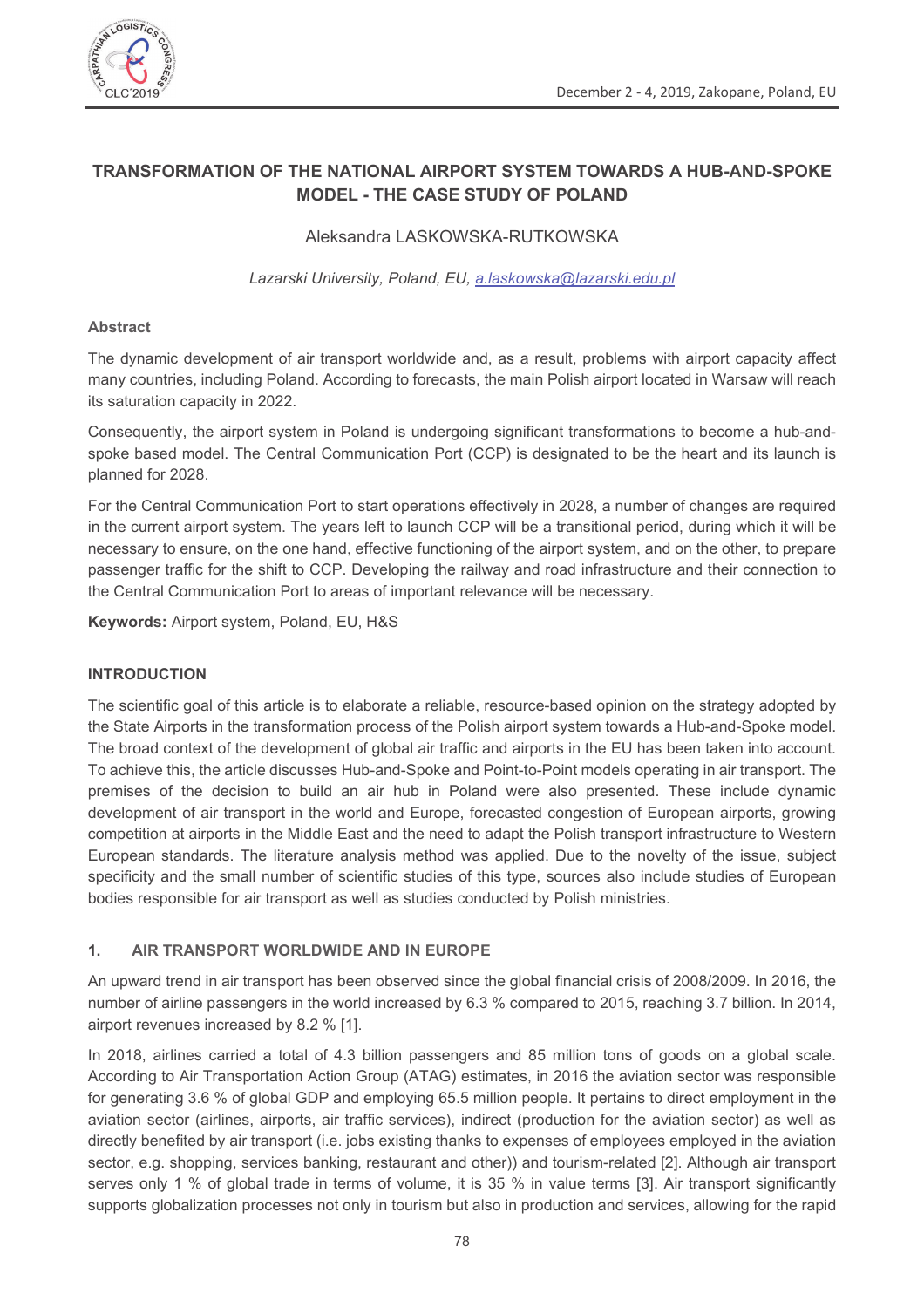

movement of workers employed in these industries. This also occurs through the significant share of air transport in e-commerce services.

As a result, air transport plays an extremely important role in the global economy. In Europe, air transport is responsible for 83 billion GDP and 12.2 million jobs.

Air transport is significantly conditioned by the existence of point infrastructure adequate to transport needs i.e. airports. The air traffic map points to the existence of three major clusters of airports in the world. These include North America, Europe, and Asia.

By 2035, global air travel, as measured in Revenue Passenger Kilometers (RPKs), is expected to grow between 4.5 % and 4.8 % per year. The highest growth, about 6 % per year, is forecasted for emerging economies in the Asia-Pacific region, the Middle East, Africa, and Latin America.

It is estimated that the more mature European market will grow by 3.7 % annually. In North America, the increase will be between 2.9 and 3.1 % [4]. The announcement of an upward trend in air transport means an increased demand for airport services and the need to take measures to increase their current capacity. This is a significant challenge for EU airports.

### $2.$ HUB-AND-SPOKE VERSUS POINT-TO-POINT SYSTEM

There are two main types of connections between airports:

- direct between airports (Point-to-Point)  $\bullet$
- indirect (Hub-and-Spoke) via a large airport hub. The hub acting as such gathers passengers from  $\bullet$ smaller, delivery airports. Consequently, economies of scale on long routes are possible, achieved by filling large aircraft, which contributes to their efficient use. Following, passengers are delivered to smaller regional destinations [5].

The creation of a Hub-and-Spoke system was a consequence of the liberalization of air transport. Before deregulation, the world's flagship air carriers were state-owned, and air transport was strictly regulated. In 1978, the US deregulated air transport in the '80s and '90s saw the same transformation in the EU. In 1995, the US implemented open sky agreements with ten European countries.

These agreements established possible connection services between any point in one country to any point in another, with no restrictions as to the number of carriers or capacity. In the '90s this model was developed at European airports. It has led to a significant increase in transfer traffic at leading airports serving as a base for Air France-KLM, British Airways and Lufthansa [6].

Despite some benefits that the Hub-and-Spoke system brings, it also generates high costs. These include operating costs (the costs of operating large aircraft, leading to greater consumption of airport infrastructure, and the costs of handling transit passengers; these also cover the costs of additional luggage handling equipment, rooms for passengers awaiting transfer, check-in of passengers, employees serving passengers and their luggage). In addition, the H&S system leads to airport congestion, extends travel times and is more prone to delays [7].

In addition, low-cost carriers have changed the scenario of the aviation market over the past ten years by offering passengers cheaper Point-to-Point connections, operating mainly from smaller airports, including European airports [8].

### $\mathbf{R}$ AIRPORTS IN THE FUROPEAN UNION - CURRENT SITUATION AND DEVELOPMENT **PROSPECTS**

Airports in Europe are located on three lines. The first line, including among others, the ports in London, Paris, and Madrid, serves about 50 % of air traffic in Europe. The second line includes the ports in Frankfurt, Munich,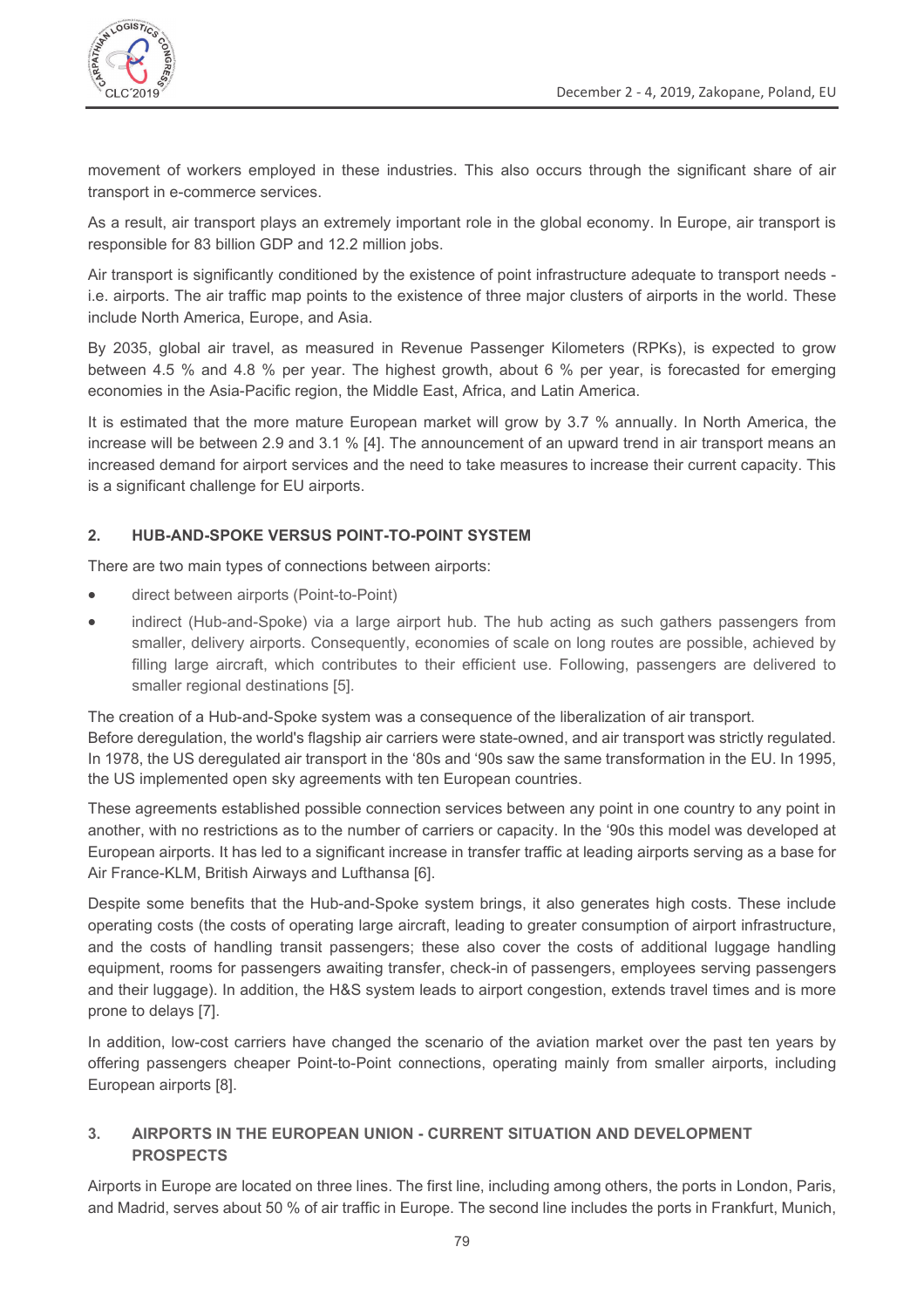

Amsterdam, Rome serving about 40 % of air traffic in Europe. The third line runs through Hungary, Slovakia, Poland, and Finland. It accounts for the remaining traffic in Europe. There is no robust airport on this line capable of handling future air traffic generated by Central and Eastern European countries [9].

Upward trends in air transport should be enjoyed, however, according to forecasts, EU airports located on the first and second lines - serving 90 % of air traffic in Europe will not be able to provide air traffic without delays and canceled flights.

According to the report of Eurocontrol, "the number of flights is projected to be 50 % higher in 2035 than in 2012. However, airport capacity is expected to increase by just 17 % by 2035. As a consequence, around 1.9 million flights will be lost under the most likely scenario, representing approximately 12 % of demand in 2035, or an estimated 120 million passengers who will be unable to fly" [10].

In line with this phenomenon, there will be a demand for new large and medium airports. Meanwhile, the majority of airports in the EU are small regional airports. 60 % of them are serving fewer than 1 million passengers annually [11].

In the period covering 2000-2013, €4.5 billion of the European Union budget was dedicated to expenditures for airport infrastructure, in particular through the European Regional Development Fund (ERDF) and the Cohesion Fund (CF). EU-funded airports located in five Member States: Estonia, Greece, Spain, Italy, and Poland have together, received a total of €666 million between the 2000-2006 and the 2007-2013 programming periods. The European Court of Auditors (ECA) decided to audit those airports. The audit results published in December 2014 were critical. "EU-funded investments in airports provided poor value for money. (...) Too many airports received funding, with many in close proximity to one another, and that EU-funded infrastructure was, in many cases, over-sized. Only half of the audited airports had successfully increased their passenger numbers, while seven of the 20 airports studied were not profitable and risked closure in the absence of public support" [12].

On the 7th of December 2015, the European Union adopted a new aviation strategy for Europe. Its goal is to strengthen the "competitiveness and sustainability of the entire EU air transport value chain". It is also worth quoting that the most important resolutions of the European Parliament for the future development of European airports include:

- the resolution of the 9th of September 2015 on the implementation of the 2011 White Paper on transport, "the EP called for the development of an EU airport network including, first of all, major airports (i.e. hubs) and, secondly, 'a well-served, viable and supported network of local, provincial and regional airports':
- the resolution of the 11th of November 2015 on aviation, "the EP highlighted the loss of competitiveness  $\blacksquare$ of EU airlines and airports vis-à-vis subsidised third-country carriers and airports, requested a proactive policy to ensure a level playing field on ownership and encouraged Member States 'to improve their national infrastructure to allow their airlines to compete on more favourable terms" [13].

### $\blacktriangle$ THE AIRPORT SYSTEM IN POLAND

Poland has 15 public access passenger airports, which in 2017 checked in over 40 million passengers. Chopin Airport in Warsaw plays a key role, serving 39.4 % of the clients of Polish airports in 2017. 94.2 % of passenger traffic in Poland was served by 7 airports checking in over a million passengers a year. These airports include Warsaw, Cracow, Gdańsk, Katowice, Modlin (near Warsaw), Wrocław and Poznań [14].

2018 was a record year for Chopin Airport in terms of profit generated and the number of passengers checked in - 18 million. However, forecasts show that in 2022 its capacity will be exhausted. This means that, according to forecasts regarding the increase in air traffic, by 2028 from 9 to 15 million passengers who would like to take advantage of the services of Chopin Airport will not be able to do so [15]. The reasons for this situation can be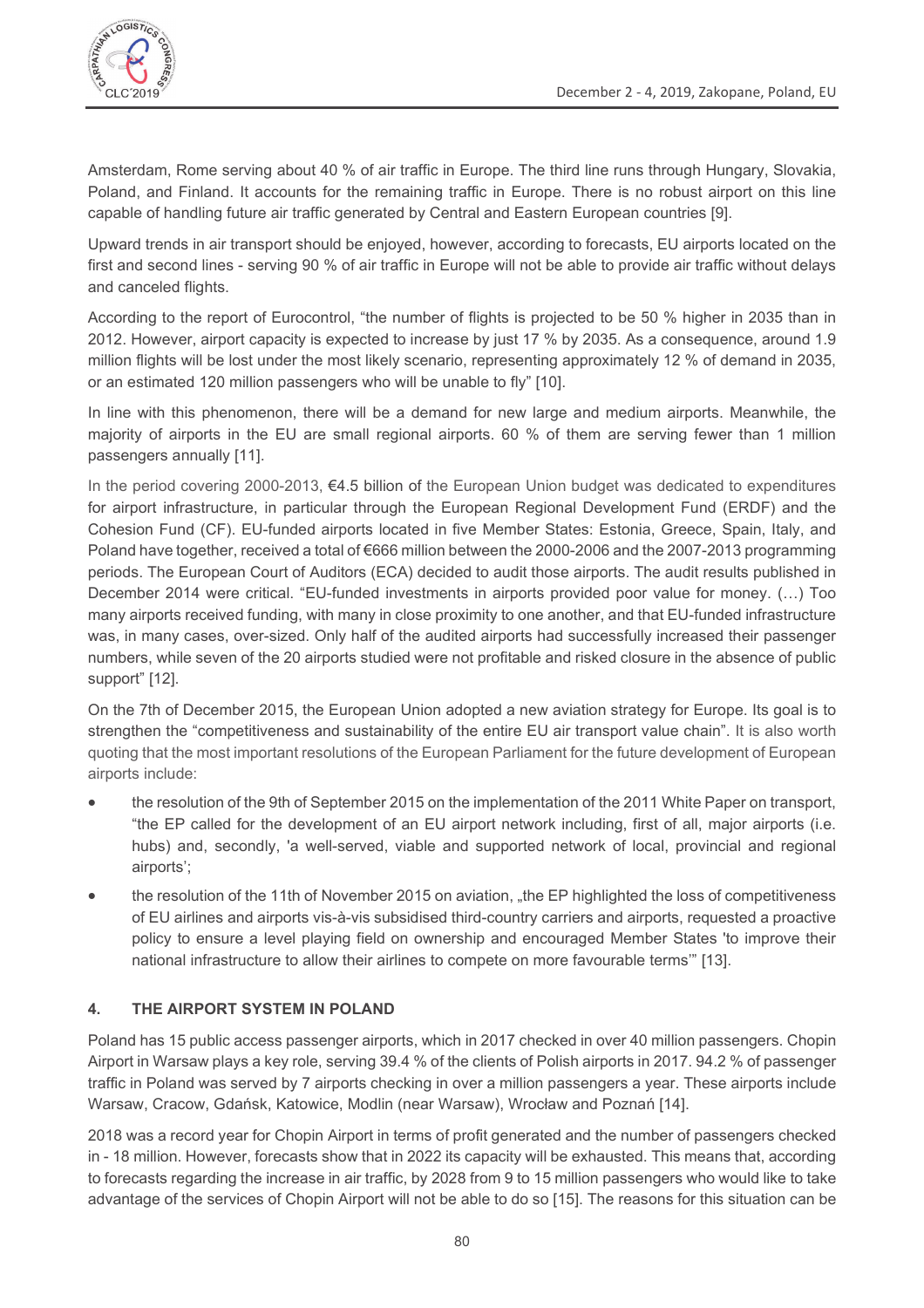reduced to two factors: dynamic air traffic growth around the world and the lack of a coherent strategy for the development of airports in the post-war history of Poland. For decades, after 1945, no decision was taken to build a central airport that would relieve the airport at Okecie. This happened despite the conclusions drawn from several reliable expert opinions made over the last 40 years. All clearly indicated the need for such an investment. It was not until 2017 that the Polish government took a decision to build a Central Communication Port (CPK).

Polish airports are faced with two main identifiable problems:

- the fragmentation of the airport market in Poland, which is not beneficial either for Polish airlines or for Poland's position on the European air map. Small, regional airports supply air hubs - located in other European countries (e.g. in Germany, the Netherlands or England). Thus, they strengthen foreign airlines based in these hubs [16].
- reduced capacity at the leading Polish airport, namely Chopin Airport in Warsaw, celebrating its 85th  $\bullet$ anniversary in 2019.

In connection with the above, a strategy for the development of the Polish airport system is currently being implemented, aiming to create a strong, modern hub at the third airport in Europe.

### PREMISES AND PROJECT ASSUMPTIONS FOR THE CONSTRUCTION OF CCP - AN AIR HUB  $5<sub>1</sub>$ **FOR POLAND AND EUROPE**

From the European perspective, the main premises for the construction of CCPs should be recognized as:

- predicted air transportation growth and congestion of existing European airports,  $\blacksquare$
- movement of the centre of gravity of European air-traffic towards the East and South,
- growing competition for European hubs from Gulf & Turkish hubs.  $\bullet$

Over the last 20 years, the centre of gravity of European air-traffic has slowly shifted. This trend is expected to continue. The Eastern states have typically less traffic than in Western Europe and therefore a higher potential for growth. It is expected that such countries as Croatia, Latvia, Estonia, Poland, Moldova will at least double their departures per 1,000 capita [17].

Another issue is that existing European hubs are now typically facing competition between 50 % and 60 % of their connecting routes to Asia-Pacific. Istanbul, Abu Dhabi, and Doha, which have all more than doubled the number of their connecting routes since 2010 and overtaken part of European hubs transit passenger traffic  $[18]$ .

Taking all above into the consideration, it's logical to expect that the establishment of a new hub-airport on the third line of airports in Europe, would fit into EU strategy on airport development. Such an airport hub could help with congestion of Western European airports and retain transit passengers in the EU. From the Polish perspective, the construction of the CCP is a great opportunity for Poland to play an important role in servicing global air traffic and to make up for post-war backlogs in the construction of transport infrastructure (mainly railway and airport).

A decision has been taken that the Central Communication Port (CCP) will be located near the town of Stanisławów (between Warsaw and Łódź), in the immediate vicinity of the A2 motorway, the Warsaw-Łódź railway line and the planned tracks of the High-Speed Railway. The Economics Committee of the Council of Ministers adopted the construction recommendation on 4 March 2017; the project's aims are to "build and operate a profitable, innovative transport hub, which will rank as one the world's top ten airports, and at the same time will become an important component of the national rail passenger transport system and an attractive alternative to road transport."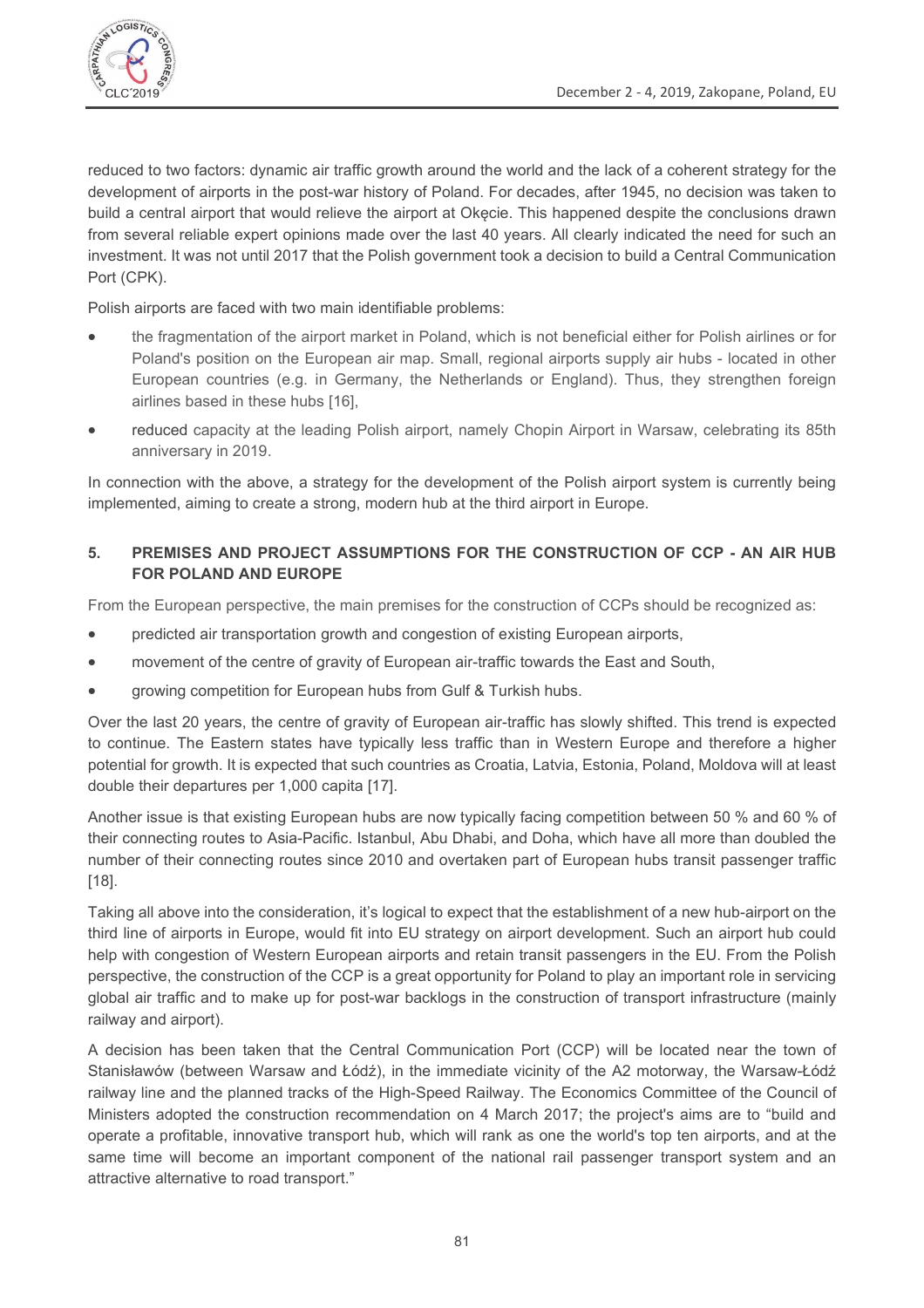

The construction of the Central Communication Port project consists of the following components:

- the construction of an international airport, located 45 km west of Warsaw;  $\bullet$
- the construction of a railway hub, whose functions will go beyond that of an airport railway station;  $\bullet$
- the construction of railway lines within the borders of Poland, with a total length of over 900 km;  $\bullet$
- the construction of a logistics center, 100 hectares in area:  $\bullet$
- the construction of 65 km to 250 km (depending on the option chosen) of roads in Poland;
- rapid growth of PLL LOT, with the Polish airlines to become one of the leading carriers in Central Europe;  $\blacksquare$
- integration of the Warsaw and Łódź agglomerations: the development of the "Airport City", with hotels. exhibition and congress facilities, and company headquarters.

CCP will provide services for 500 inter-regional trains a day. Commercial speed on the railway lines leading to the CCP is to be at least 140 km/h. The CCP-based transport system, scheduled for 2020-2030(35) is estimated at PLN 35-40 billion [19].

Construction of the CCP and creation of the H&S system is an extremely comprehensive and thus difficult task. In addition to building an air hub, it means building about 900 km railway lines, reorganization of air transport in Poland, and attracting foreign carriers to the CCP. All this occurring under time pressure, as the first stage of operations of the air hub should be in 2028.

However, given the changes taking place in the aviation markets and the opportunity it creates for Poland, abandoning this initiative would mean a great missed opportunity for Poland and Europe.

### **CONCLUSION**

This article presents the premises for launching the central Polish air hub. From the point of view of the EU and Polish interests, such an investment is justified. It will be conducive to:

- bringing the state of Polish transport infrastructure closer to European standards,  $\bullet$
- relieving Western European airports, which according to forecasts will not be able to handle the growing passenger traffic,
- creating a counterweight to competing with European airports, and airports in the Middle East,
- handling interchange passenger air traffic in the region of Central and Eastern Europe.  $\bullet$

The assumptions presented above are based on research and forecasts regarding the development of air traffic, carried out by Eurocontrol, Airports Council International, European Commission and documents of the European Parliament, the Polish Ministry of Development and the document concerning the creation of the Central Communication Port (CCP) in Poland.

Construction of the CCP and creation of the H&S system is an extremely comprehensive and thus difficult task. In addition to building an air hub, it means building about 900 km. railway lines, reorganization of air transport in Poland, attracting foreign carriers to CCP. All this takes place under time pressure, as the first stage of the operation of the air hub should be in 2028.

However, given the changes taking place in aviation markets and the opportunity it creates for Poland, abandoning this initiative would mean a great missed opportunity for Poland and Europe.

### **REFERENCES**

Air Transport Market 2016. Annual Analyses of the EU European Commission. Final Report. March 2017,  $[11]$ p.8[viewed15.12.2019].Available from: https://ec.europa.eu/transport/sites/transport/files/2016 eu air transport industry analyses report.pdf.